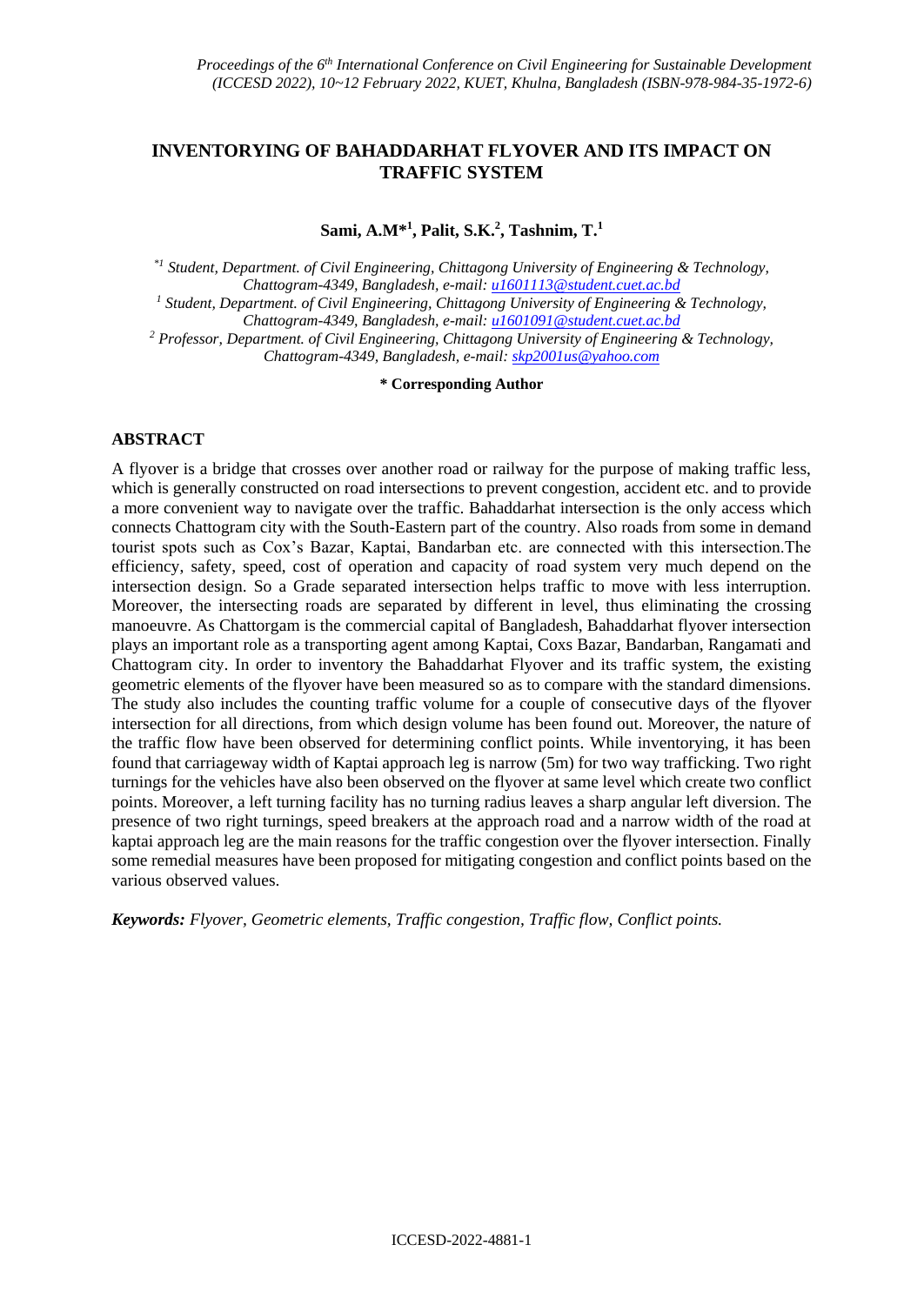*6 th International Conference on Civil Engineering for Sustainable Development (ICCESD 2022), Bangladesh*

# **1. INTRODUCTION**

A flyover is a type of grade separated intersection that allows uninterrupted vehicles movement that were previously in conflict at grade intersection, interchanges are made up of several overpasses (Maji, 2015). Sometimes flyovers can't fulfill its purposes due to some lacking of planning perspectives. A heterogeneous mixture of vehicles from different parts of the country including Chattogram, especially bus, truck, lorry, car, motor bike, mini bus, pick-up, three-wheeler along with some non-motorized vehicles shift through this intersection. Surrounding of this intersection has generally residential and commercial installations. So, traffic volume at this intersection sometimes crossed its capacity which leads to create congestion during peak hour. In general, traffic congestion on transport networks is a state that happens due to the increase in use and is measured by speed drops, increase in travel times and vehicular queuing. The Highway Capacity Manual (HCM) has introduced the standard of a road under different operating characteristics and traffic volume. When capacity gives a quantitative measure of traffic, it tries to give a qualitative measure. As a solution of this problems, Bahaddarhat flyover was constructed by Chittagong Development Authority (CDA). In line with strategic transport plan, flyovers have been constructed around Chattogram city with the aim of improving traffic jam conditions. The huge number of vehicles along with the non-motorized vehicles make the traffic system poor in different roads of Chattogram city. Due to mitigate these problems, government has built four flyovers to enhance the mobility and ensure the trustable transportation solution according to them. Among them, Bahaddarhat flyover is one and it was inaugurated in October 12, 2013. The operating condition of existing flyover has been shown in Fig 1.



Figure 1: Bahaddarhat Flyover Intersection, Chattogram

Eight years after the construction, still the mobility and accessibility of vehicles which were taken in consideration while constructing this flyover couldn't attain its goal in some contents. Specified the generality of flyovers in Chattogram city, unfortunately very few studies have been spoken to this subject orderly. Hossain (2018) had showed traffic congestion at different intersections in Chattogram city. Without considering the variation during different times of a day, Anwari (2016) evaluated circumstances of partially grade separated flyovers in Dhaka city. Again Anwari (2016) found the causes of poor traffic behavior and the clash of rail-road at Shaheed Ahsanullah Master Flyover. Rahman (2020) showed that flyovers were not effectively attained the motive of reducing congestion in Chattogram city area and they recommended to build low-cost traffic engineering measures to control conflicts between pedestrian-vehicle, vehicle-vehicle. They skipped investigating the Level of Service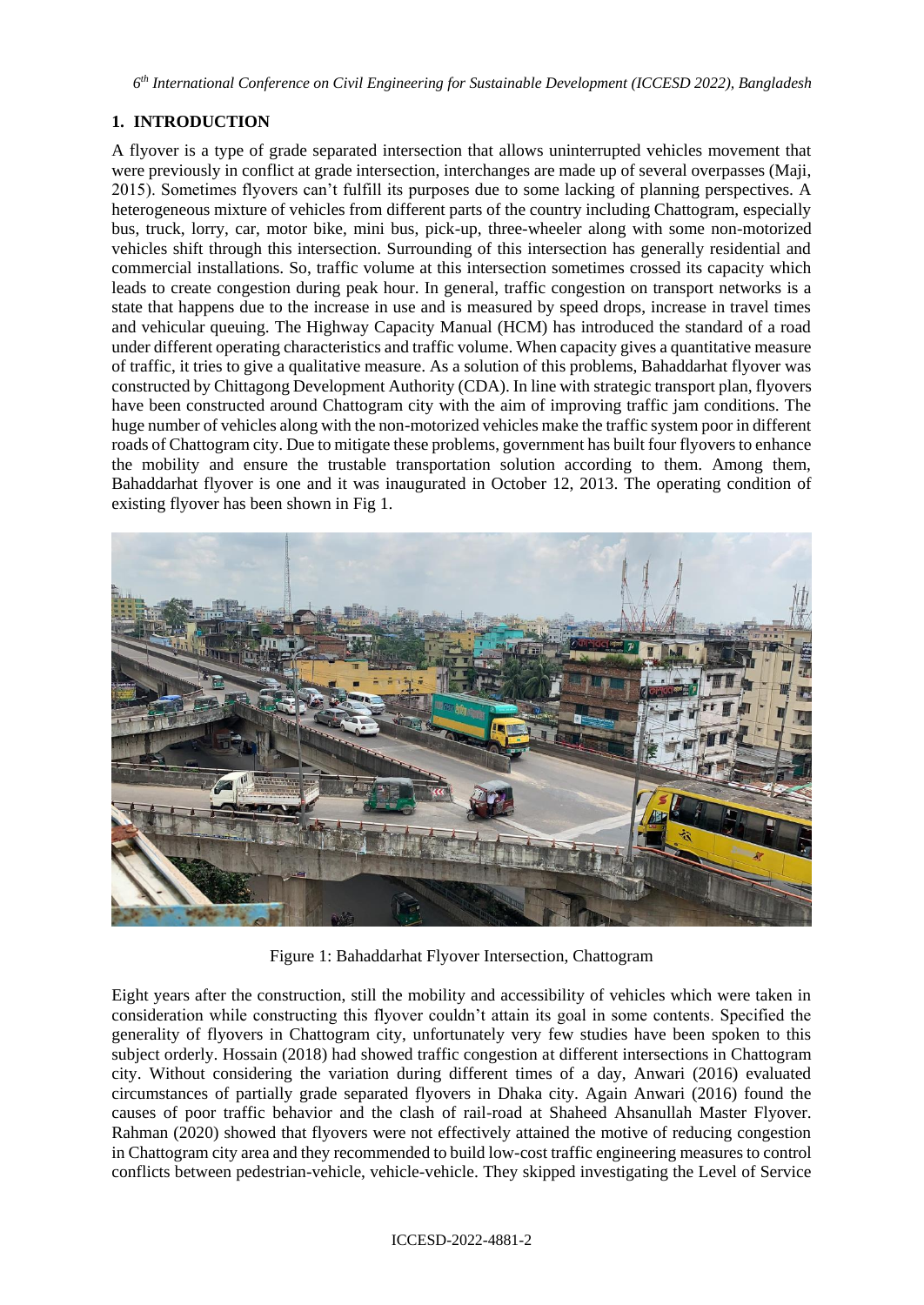(LOS) there. Again Anwari (2018) stated the impacts of Mohakhali flyover on the adjoining roads along with the flyover corridor integrating temporal variation. Rasel (2018) asserted the traffic characteristics on Moghbazar-Mouchak flyover rather than they didn't investigate the congestion over it. Zubayer (2020) blamed the faulty design and short-sighted planning as the cause of increased traffic congestion and non-functionality of the flyover. Previously in Chattogram region research have been done like evaluating lateral strength and safety evaluation of piers of Kadamtali Flyover (Mukhlis, 2017). Also, there is a study of traffic congestion of Chattogram metropolitan city (Robaka, 2013). However, the aforesaid literatures neither dealt thoroughly with the traffic characteristics of the certain flyover intersection accompanying its degree of congestion nor the specified problems in it. So, this paper addresses both the traffic characteristics of Bahaddarhat flyover in Chattogram city and the impacts over it.

Thus, from the above discussion, the following objectives have been undertaken for the present study.

- 1. To investigate of the existing geometric elements of the flyover intersection.
- 2. To study the traffic volume at present condition for the verification of geometric elements.
- 3. To investigate the traffic maneuvering on Bahaddarhat flyover.
- 4. To find out the causes of traffic congestion over it.

# **2. METHODOLOGY**

The present study has been conducted according to the following steps which are presented in the Fig-2 as flow diagram.



Figure 2: Work Flow Diagram of the Present Investigation

### **2.1 Study Area**

Among different intersections of Chattogram city, Bahaddarhat flyover intersection plays a major role for the transportation sector inside the city. It is to be mentioned that no significant works were done at this site in both past and recent years. This intersection has three legs. One western leg goes towards (Muradpur) the interior part of Chattogram city, North-Eastern leg connects Kaptai-Rastar Matha and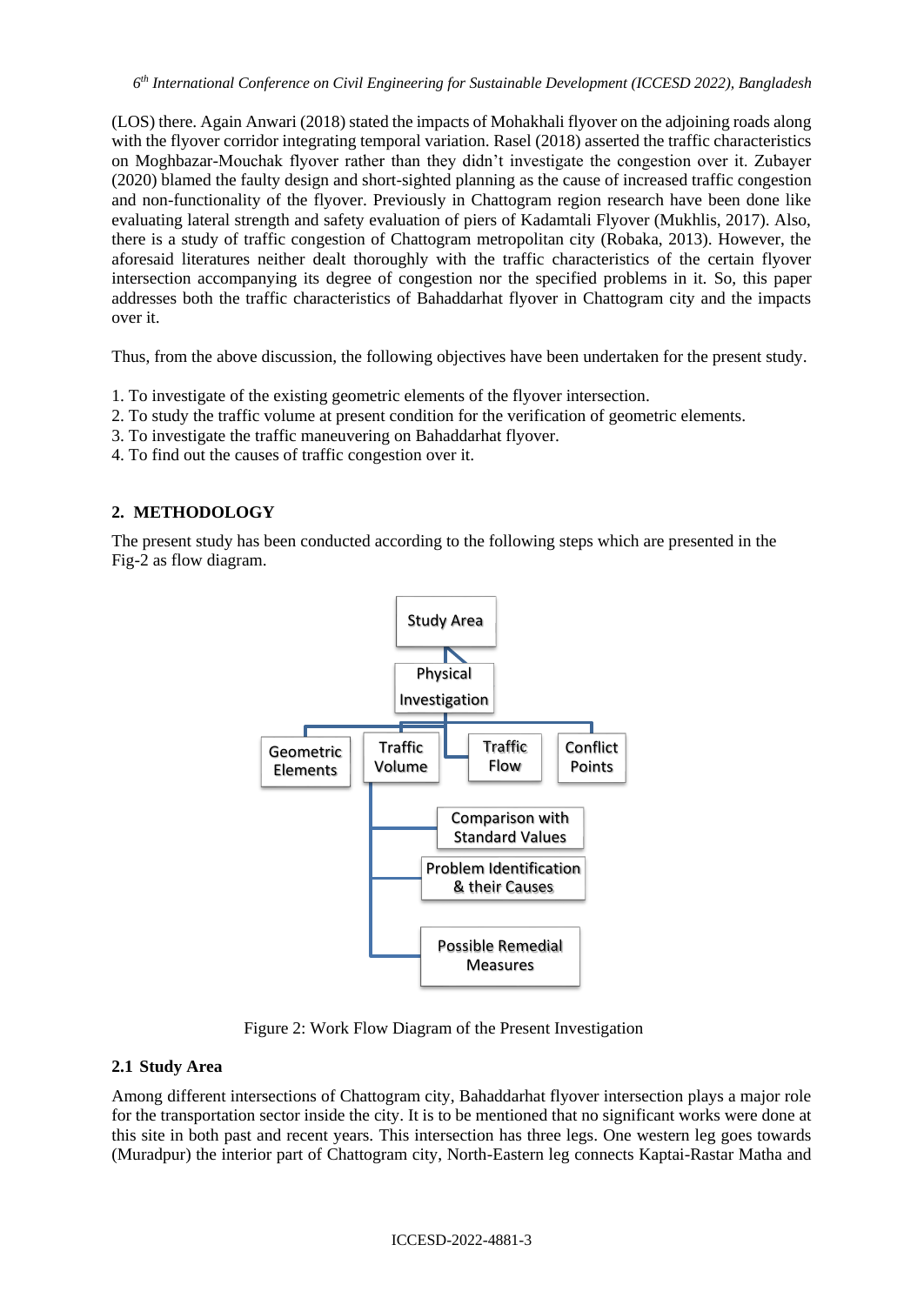the Eastern leg goes towards the tourist district Cox's Bazar. The location of the study area is also shown in Fig 1.

## **2.2 Physical Observation**

The site was physically observed for investigating the existing geometric elements, traffic flow, traffic volume, conflict points, possible causes of traffic congestion at the intersection.

### **2.2.1 Geometric elements**

The existing geometric elements of the intersection have been measured physically by a measuring tape and phone apps. It is to assess the adequacy of the total traffic volume which is moving at the intersection. The road width,curve radius, median width, U turn gaps etc various geometric dimensions were taken carefully and accurately.

## **2.2.2 Traffic volume and Traffic flow**

For counting the traffic volume on thr existing flover intersection a video camera has been used. Manual traffic counting was done to find out the hourly traffic flow at the selected intersection with left, right turning and straight movement. Traffic data were taken at the peak hours in a whole week. The selected peak hours are 8.30 AM to 10.30 AM and 5.00 PM to 8.00 PM. For different kind of vehicles, counting of traffic has been done separately and then converted into Passenger Car Unit (PCU) to get a detail idea about the traffic flow in all the directions.

## **2.2.3 Conflict point**

Among the problem identifications, conflict points play a significant role to understand the traffic congestion and accident over the intersection. According to AASHTO (2001), there shouldn't be any right turning traffic flow over the flyover. But there are consecutively two right turnings which create conflict there and hamper the traffic flow manoeuvring in all directions. This may cause fatal accident over the flyover.

### **2.2.4 Traffic control device**

For proper regulation of traffic on the flyover, it needs a required number of traffic control devices like; pavement marking, direction sign, prohibitory sign, speed limit sign etc.

# **3. PHYSICAL INVESTIGATION**

The flyover have been observed physically and perceived components that are described in the subsequent paragraph.

### **3.1 Existing Geometric Elements**

The geometric elements of the flyover intersection have been measured physically which is shown in Fig.3 and these elements have been compared with IRC (1976) standard, shown in Table 1.

| <b>IRC,1976</b>          |                         | <b>Existing</b>            |                                  |  |
|--------------------------|-------------------------|----------------------------|----------------------------------|--|
| Class of road            | Width of<br>carriageway | <b>Direction</b>           | Existing width<br>of carriageway |  |
| Two lanes without raised | 7 m                     | Towards Muradpur (one way) | $6.5 \text{ m}$                  |  |
| kerbs                    |                         | From Muradpur (one way)    | $6.5 \text{ m}$                  |  |
| Intermediate carriageway | $5.5 \text{ m}$         | Towards Kaptai (both way)  | 5.0 <sub>m</sub>                 |  |

Table 1: Comparison of carriageway width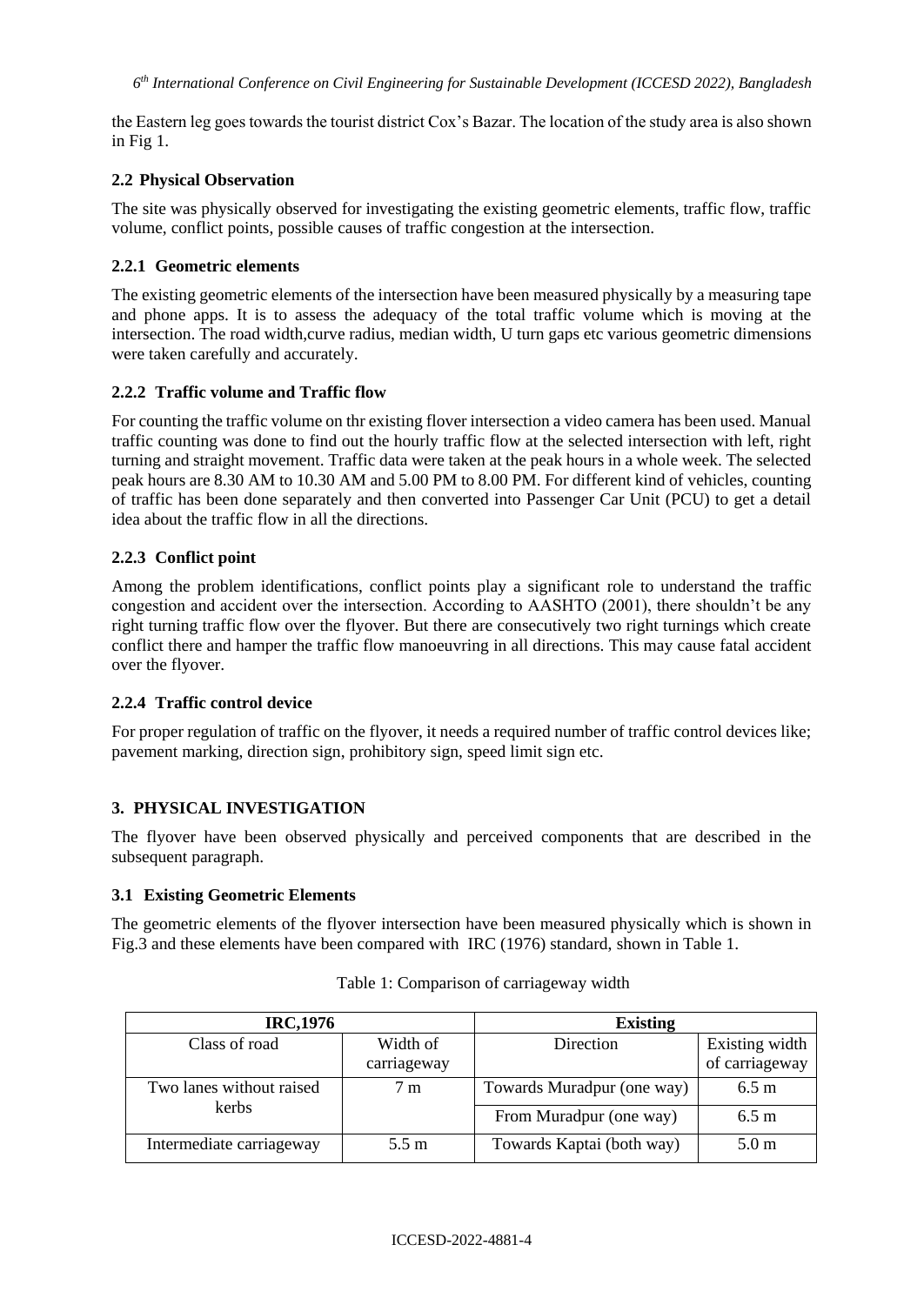

Figure 3: Existing Geometric Elements of Bahaddarhat Flyover

From Table 1, it is seen that the width of the various flyover legs are less than that of the standard width of carriageway and hence eventually congestion occurs over the flyover. Moreover, from Fig 3, it can be observed that (point C) there is a sharp point that can not be desirable at changing direction. It must include a horizontal curve at this C point. Since there is no curve, it may occur any type of accident.

# **3.2 Traffic volume**

For the present traffic volume, a video camera has been provided at the top of the intersection during the peak hours consecutively for 7 days. Average traffic volume in PCU per hour alongwith traffic flow composition for different type of vehicles have been provided in Table 2 which are also depicted in Fig 4. Total PCU values also PCU factors as per RHD (2005) have been shown in Table 2.

| Approach        | Direction | Average Vehicle/hour at peak |            |         |       |     | Total      |       |          |                |         |
|-----------------|-----------|------------------------------|------------|---------|-------|-----|------------|-------|----------|----------------|---------|
| Road            |           | Truck                        | <b>Bus</b> | Utility | Micro | Car | <b>CNG</b> | Motor | Cycle    | <b>Bullock</b> | Traffic |
|                 |           |                              |            | vehicle | bus   |     |            | cycle | Rickshaw | Cart           | Flow    |
|                 |           |                              |            |         |       |     |            |       |          |                | (PCU)   |
|                 |           |                              |            |         |       |     |            |       |          |                | hour    |
| PCU value (RHD, |           | 3.0                          | 3.0        | 3.0     | 1.0   | 1.0 | 0.75       | 0.75  | 2.0      | 4.0            | ×       |
| 2005            |           |                              |            |         |       |     |            |       |          |                |         |
| From            | Straight  | 48                           | 05         | 80      | 18    | 125 | 226        | 100   | $00\,$   | 00             | 627     |
| Muradpur        | Left      | 20                           | 02         | 64      | 44    | 106 | 360        | 188   | $00\,$   | 00             | 691     |
| Road            |           |                              |            |         |       |     |            |       |          |                |         |
| From            | Left      | 03                           | 08         | 45      | 06    | 30  | 58         | 25    | $00\,$   | 00             | 176     |
| Kaptai          |           |                              |            |         |       |     |            |       |          |                |         |
| Road            | Right     | 10                           | 08         | 66      | 40    | 190 | 470        | 220   | $00\,$   | 00             | 868     |
| From            | Straight  | 35                           | 18         | 142     | 30    | 92  | 324        | 200   | $00\,$   | 00             | 816     |
| Shah            |           |                              |            |         |       |     |            |       |          |                |         |
| Amanat          | Right     | 8                            | 00         | 34      | 00    | 14  | 54         | 46    | $00\,$   | 00             | 147     |
| bridge          |           |                              |            |         |       |     |            |       |          |                |         |

Table 2: Existing Total Traffic Flow in all Directions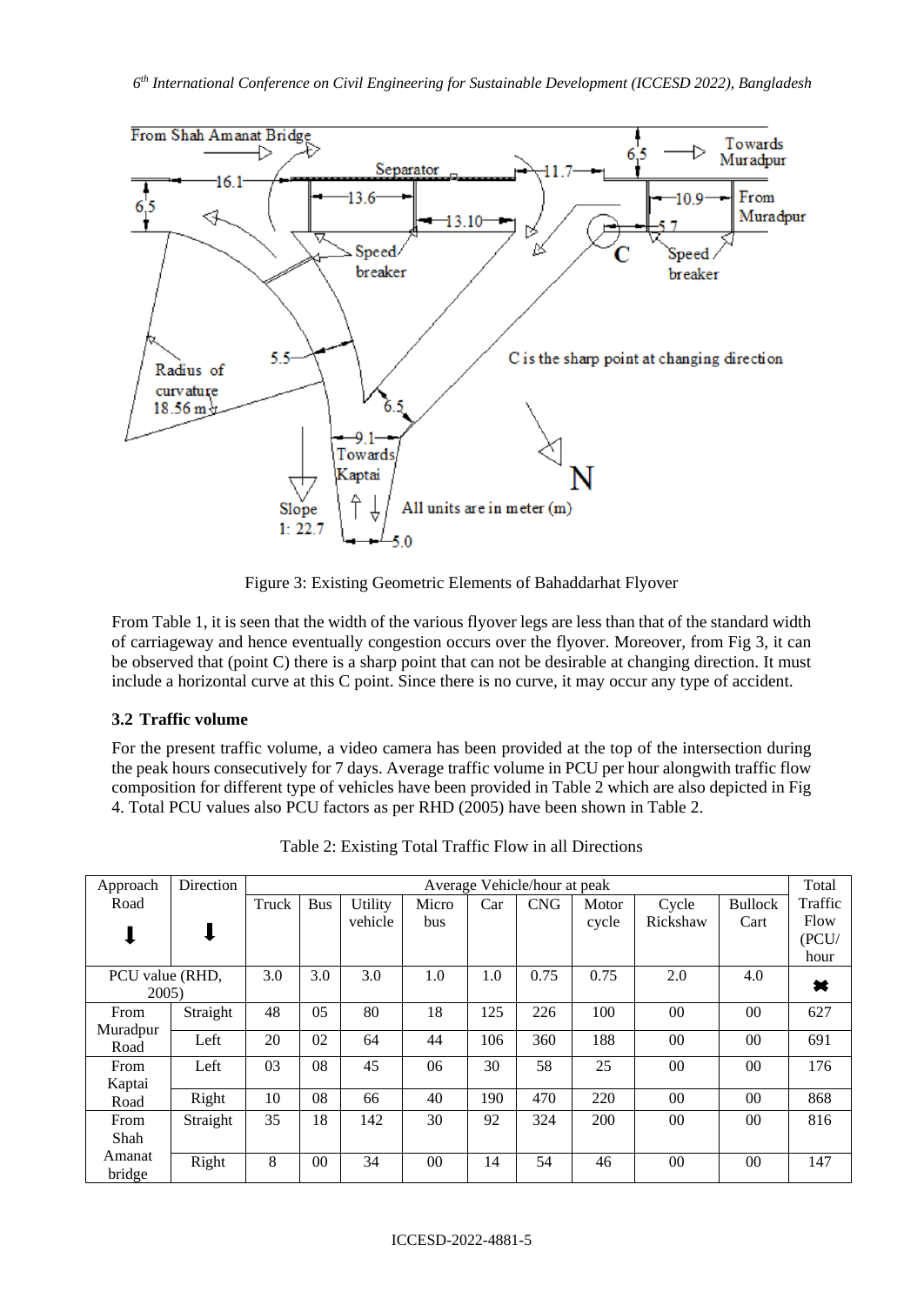

Figure 4: Traffic Volume Distribution at peak

The existing traffic capacities have been compared with the traffic capacities recommended by the U.K Standards which are shown in Table 3.

Table 3: Comparison of the practical capacities recommended by the U.K Standards for Urban roads( H.M.S.O., 1966) with observed values:

|                 | Width of the carriageway (m)                       | 2-Lane                           |                  |                   |  |
|-----------------|----------------------------------------------------|----------------------------------|------------------|-------------------|--|
|                 | (H.M.S.O., 1966)                                   | 6.0 <sub>m</sub>                 | 6.75m            | 7.30 <sub>m</sub> |  |
|                 | Description                                        | PCU/hr (Both directions of flow) |                  |                   |  |
| H.M.S.O.,       | All-purpose roads with no frontage access, no      | 1200                             | 1350             | 1500              |  |
| 1966            | standing vehicles permitted and negligible cross   |                                  |                  |                   |  |
|                 | traffic                                            |                                  |                  |                   |  |
| Observed        | <b>Towards Muradpur</b>                            | Dimension                        |                  | 6.5m              |  |
|                 |                                                    | Traffic                          |                  | 1684              |  |
| H.M.S.O.,       | All-purpose street with high capcity junctions and | 800                              | 1000             | 1200              |  |
| 1966            | no waiting restrictions                            |                                  |                  |                   |  |
| <b>Observed</b> | Towards Kaptai                                     | Dimension                        | 5.0 <sub>m</sub> |                   |  |
|                 |                                                    | Traffic                          | 1882             |                   |  |

From Table 3, comparing existing traffic capacity with the standard values (H.M.S.O., 1966), it has been found that existing capacity exceeds the standard capacity. So the different heavy vehicles like truck, bus when they move together side by side, they can't move easily. Thats why frequently traffic jam and head to head collision may occur on the intersection. Such type of example at peak hour can be seen from Fig 5.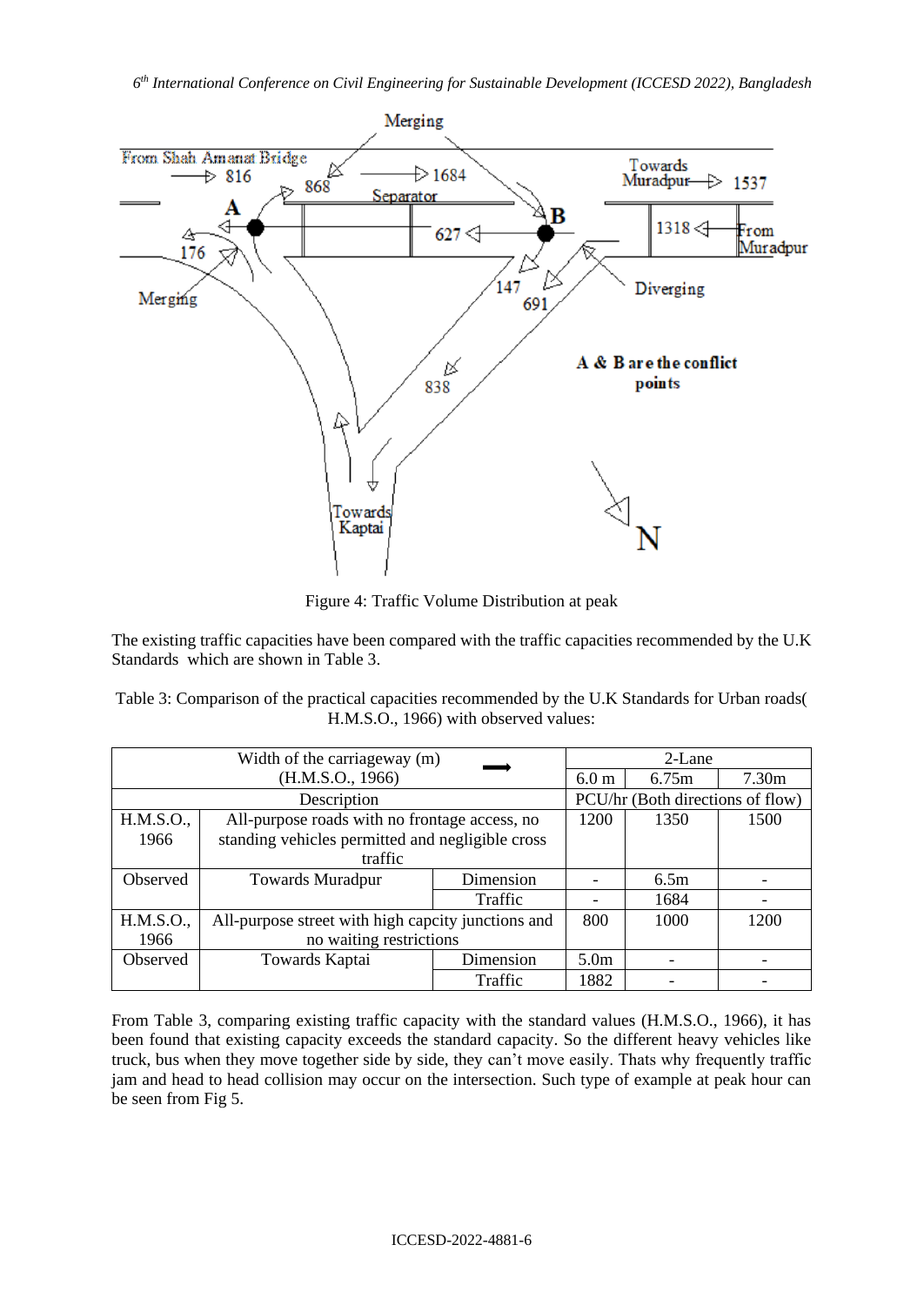*6 th International Conference on Civil Engineering for Sustainable Development (ICCESD 2022), Bangladesh*



Figure 5: Frequent traffic jam on the flyover

# **3.3 Traffic flow and Conflict points**

From Fig 4, it can be seen that two conflict points A and B have been observed on the flyover intersection. Which are not desirable. Traffic volume from Muradpur to Shah Amanat bridge i.e. 627 pcu/hr conflicts with the volume 147 pcu/hr coming from Shah Amanat bridge direction to the right turning towards Kaptai. So for this reason, a conflict point B is created there. Similarly, Traffic volume 627 pcu/hr from Muradpur to Shah Amanat Bridge creates another conflict point A with the volume 868 pcu/hr coming from Kaptai direction.

These two conflict points are not desirable according to AASHTO, because of accident may occur at any time while traffic manoeuvring and it will be dangerous not only for vehicles on the flyover but also vehicles and pedestrians at ground level.

# **3.4 Traffic control device**

While observing traffic control devices over the flyover, direction signs, some pavement markings are observed but they may not be clearly visible specially after evening. Also there is no prohibitory sign, speed limit sign etc. over the flyover which are very essential for smooth traffic regulation. Direction signs & some pavements markings on the flyover are shown in Fig 6.



Figure 6: Direction signs on the flyover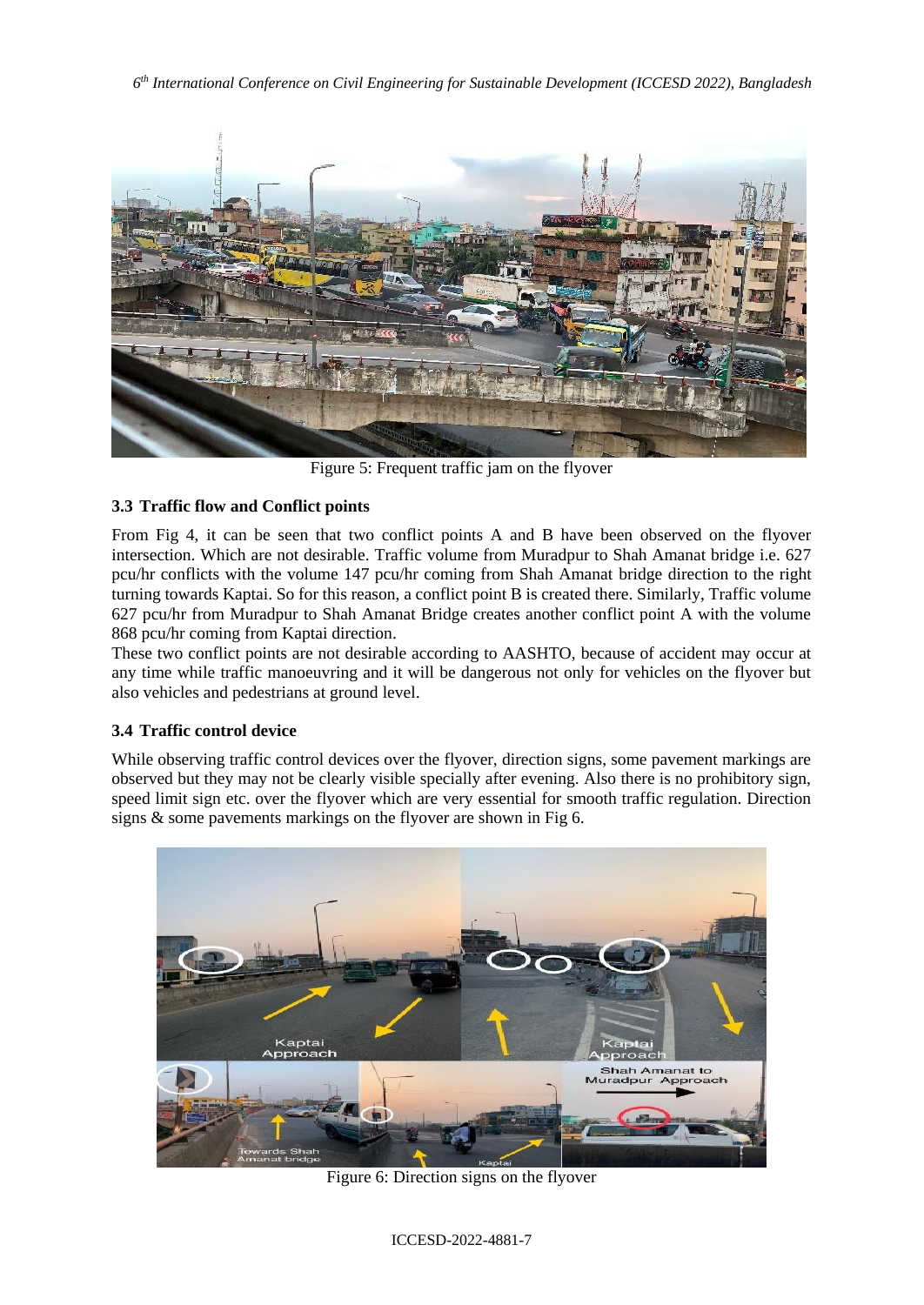### **4. RESULTS & DISCUSSIONS**

After visiting the Bahaddarhat flyover intersection physically, all the required traffic data, measurements and some significant photographs have been collected. The measured geometric elements have been compared with the standard values and it has been found that they are significantly less than that of standard values. Also the traffic volume towards various directions are collected to justify the impact of traffic system on the intersection. The conflict points, due to two right turnings, hampered the traffic flow coming from all directions and increased travel time. Heavy vehicles cannot move freely side by side due to low flyover width, especially on the Kaptai direction leg. That's why congestion occurs at the flyover intersection which results a long queue of vehicle in the direction of flow. Also speed breakers have been provided to allow traffic for right turning at the intersection which are not desirable. These speed breakers lower the traffic velocity and traffic capacity, thus, it causes congestion over it. Calculated traffic flow has been further compared with the standard values from H.M.S.O. (1966) and found observed traffic flow are way more from given standards. So, some noteworthy controlling measures have been provided based on the field investigation.

## **5. REMEDIAL MEASURES**

For overcoming the traffic jam & other difficulties created on the flyover intersection following some remedial measures have been provided

- 1. Right turning traffic flow must be prohibited by providing continuous separator on the Shah Amanat to Muradpur approach leg & all speed breakers must be eliminated from the approach of intersection. Also, a loop can be constructed for single right turning traffic flow purpose.
- 2. Geometric elements should also be rectified. Only the lighter vehicles can permit for manoeuvering on the Kaptai approach leg before rectification.
- 3. Traffic control devices that are absent over the flyover should have been introduced properly for traffic movement.

### **6. CONCLUSIONS**

Chattogram is the second largest city of Bangladesh and Bahaddarhat intersection plays an important role for thorough movement of traffic within the city as well as for the . As, this intersection is the three faced junction in Chattogram city, so there is heavy traffic flow from three directions like Cox's Bazar, Kaptai/Bandarban, Chattogram city etc. Bahaddarhat is somewhat densely populated and congested area, that's why this flyover (Grade Separated Intersection) was built to mitigate the congestion. The geometric elements are evaluated and compared with standard dimensions. Existing traffic flow capacity is also compared with standards. Right turnings traffic flow on the flyover intersection must be stopped by providing continuous separator as these can create dangerous conflict points which may result fatal accidents & frequent traffic jam. Otherwise, the aim of constructing flyover at the Bahaddarhat intersection will be failed.

#### **REFERENCES**

- A. Maji, A. K. Maurya, S. Nama, P. K. Performance-based Intersection Layout under a Flyover for Heterogeneous Traffic. Article in Journal of Modern Transportation. 2015 (May).
- Hossain M.A., Imam M.O. Traffic Congestion Monitoring in the Selected Transport Axis of Chittagong City. *4th Int Conf Adv Civ Eng 2018 (ICACE 2018)*. 2018;2018(December):0-6.
- Anwari N, Islam M.R., Hoque M.S. Traffic Impact Assessment of Mohakhali Flyover. *6th Int Congr Technol - Eng Sci (International Conf Adv Civil, Archit Environ Eng*. 2018;(July):55.
- Rahman S.M.R., Ullah A. Assessing the performance of flyovers in chittagong city. 2020;(February):0- 9.

Anwari N, Hoque M.S., Islam M.R. Effectiveness of Flyovers Constructed Over Railway Line. In: